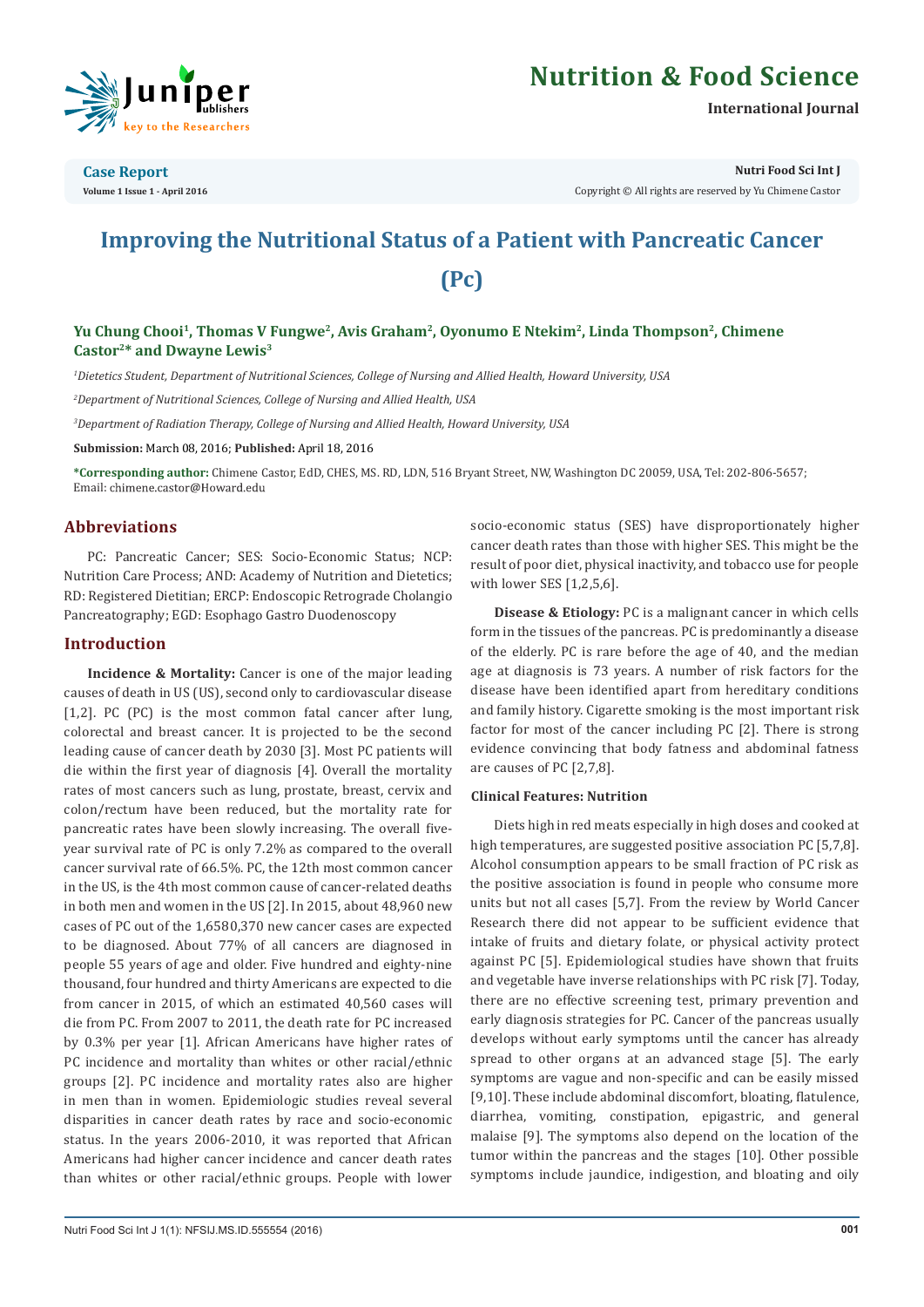bowel movements if the cancerous growth blocks the pancreatic duct and digestive enzymes are not released into the intestinal tract [5]. Unintended drastic weight loss and poor appetite are very common in patients with PC [11-13]. Cachexia is defined as unintended weight loss of 10% and loss of muscle & fat tissue [12-15]. PC patients who have lost weight have a poorer prognosis than patients with stable weight [16,17]. A recent study with patients suffering from PC demonstrated that weight stabilization was associated with longer survival [18]. Nutrition is a major focus for patients diagnosed with PC and subsequent treatment. Good nutrition is very important for cancer patients because the treatment alters eating patterns. Improved nutrition status and weight stabilization are very important. The objective of this case study was to investigate how the nutritional care process can be used to improve the nutritional status of a patient with PC.

## **Methodology**

Data were collected from the patient's medical record and electronic data file followed by interviews of the patient and registered nurse at a university teaching hospital. The data was assessed using the nutrition care process (NCP), which is a systematic approach to provide comprehensive nutritional program for patients. The NCP was established by the Academy of Nutrition and Dietetics (AND). The NCP includes four steps that must be completed by registered dietitian (RD): 1) Nutrition assessment, 2) Nutrition diagnosis; 3) Nutrition intervention, and 4) nutrition monitoring and evaluation.

## **Case Presentation**

The patient is a 63-year old African American male with an invasive, poorly differentiated pancreatic adenocarcinoma diagnosed in June 2014. He has been receiving chemotherapy at the Cancer Center since November 2014, and was admitted to the hospital in early December 2014 due to syncope. He felt weakness in his legs and denied dizziness or lightheadedness. The patient reported that for the last two weeks, he noticed that anything he ate came right back up. At this time the patient denied nausea & vomiting, diarrhea or constipation.

#### **Nutrition Assessment**

The past medical history of the patient is adenocarcinoma of the head of the pancreas, invasive poorly differentiated cirrhosis, hepatitis B, and chronic alcoholism. The patient reported he had not drunk since his last admission on September 2014. The patient's past surgical history included esophago gastro duodenoscopy (EGD) and endoscopic retrograde cholangio pancreatography with stent (ERCP), which were performed in Sept 2014. It used an endoscope to look into the stomach and small intestine where the ducts of the pancreas drain. X-ray dye was injected into the ducts of the pancreas and images taken of the organ, allowing irregularities of the pancreatic ducts to be identified. During the ERCP procedure, tissues were removed for a biopsy. Physical examination indicated the patient was a cachectic male who looked older than his stated age and was in no current distress. His temperature was 97.1 F, and he had a heart rate of 100, and a blood pressure 128/76. Alert oriented

X3. He has had an internal jugular Port-a-Cath since October 2014. His skin was intact with no edema. His abdomen was distended, positive fluid thrill but soft with right upper quadrant tenderness to palpation with normal bowel sounds. His extremities showed positive clubbing of fingernails.

# **Patient's Medications**

**Table 1:** Patient medications.

| <b>Medication</b>                 | <b>Function</b> | <b>Nutritional Implication</b>         |  |
|-----------------------------------|-----------------|----------------------------------------|--|
| Protonix 40 mg p.o. daily         | Anti-gird       | Reduce absorption of Fe, Ca & B12      |  |
| (Zofran) 4 mg                     | Antiemetic      | Caution with decrease hepatic function |  |
| Ondansetron HCL                   | Antiemetic      | Caution with decrease hepatic function |  |
| Piperacilin tazo 3.375g/50 ml 06H | Antibiotic      | Caution with decrease renal function   |  |
| MS Contin 30 mg p.o. daily        | Analgesic       | Take with good to reduce GI distress   |  |
| Aspirin 81 mg p.o. daily,         | Analgesic       | Insure adequate fluid intake           |  |
| Thiamine 100 mg p.o. daily,       | B complex       |                                        |  |
| Folic Acid 1 mg p.o.              | B complex       |                                        |  |

**Table 2:** Anthropometric measurements.

| Height       | <b>CBW</b> | <b>BMI</b>             | <b>IBW</b> | $%$ IBW | <b>UBW</b> | % Change |
|--------------|------------|------------------------|------------|---------|------------|----------|
| $5''/183$ cm | 100lb/45kg | 13.4 kg/m <sup>2</sup> | 178lb/81kg | 56%     | 134 lb     | 34%      |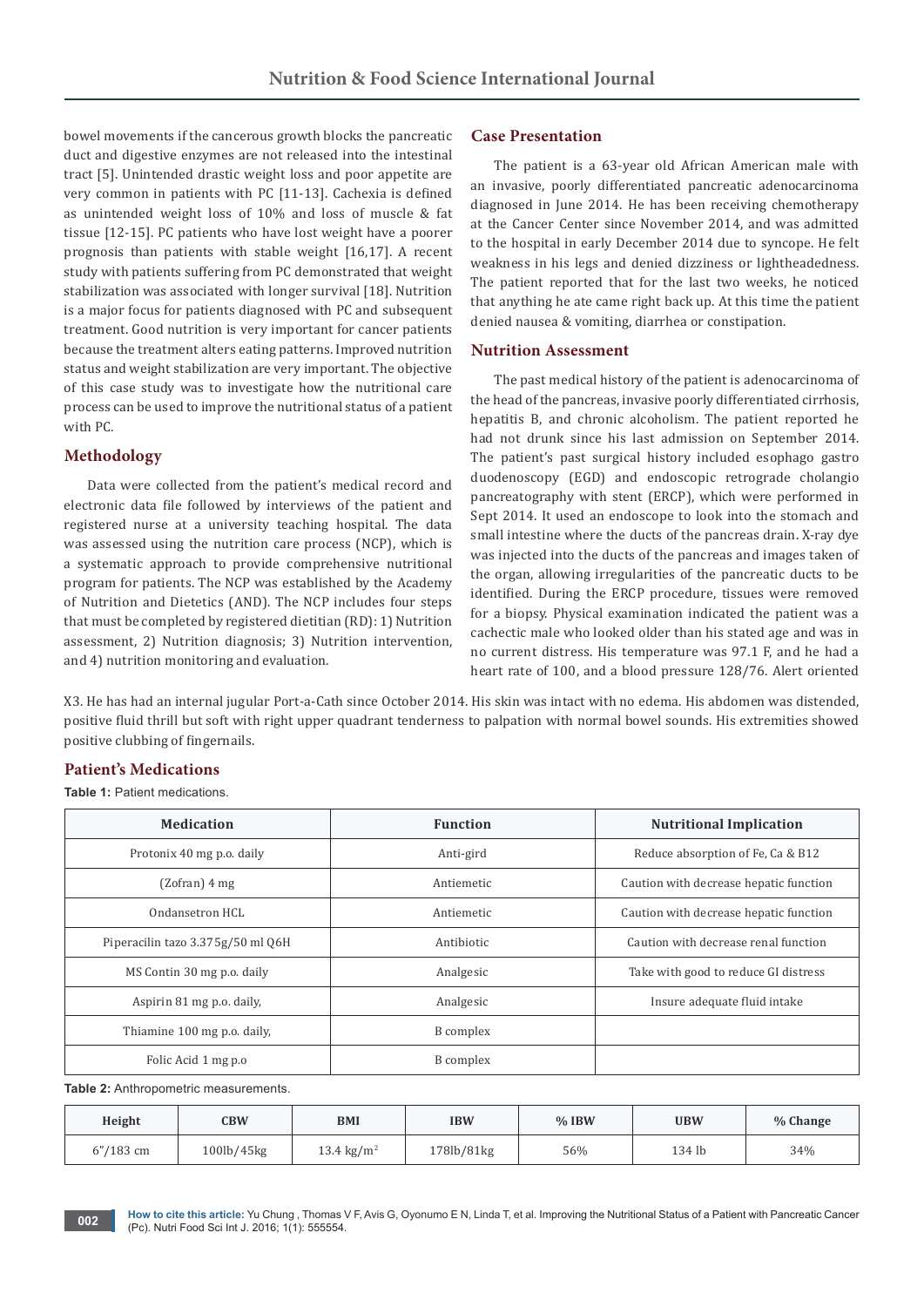| Parameter                   | <b>Normal Value</b> | <b>Patient's Value</b> |  |
|-----------------------------|---------------------|------------------------|--|
| Blood Urea Nitrogen         | $7-25$ mg/dL        | 27 H                   |  |
| Total protein               | $6.2 - 8.3$ g/dL    | 5.6L                   |  |
| Albumin                     | $3.2 - 5.5$ g/dL    | 2.1 L                  |  |
| White Blood Cell Count      | $3.2 - 10.6$ ce/    | 16.6 H                 |  |
| Red Blood Cell              | 3.88-6.07 X10E1     | 4.24L                  |  |
| Hemoglobin                  | $12.1 - 15.9$ g/dL  | 10.5L                  |  |
| Hematocrit                  | 34.3-46.6           | 32.8L                  |  |
| Mean Corpuscular Volume     | 77.8-94 fL          | 77.4L                  |  |
| Mean Corpuscular Hemoglobin | 26.5-32.6 pg        | 24.9 L                 |  |

**Table 3:** Biological laboratory value.

The medications being taken by the patient are shown in Table 1. The patient was unemployed, smoked two cigarettes a day, and had an extensive history of chronic alcoholism, but no drug use. He lives in an apartment with his sister who takes care of him. The patient reported a weight loss of 20-30 lb in the past 3 months. His current weight was 100 lb (BMI=13.4 kg/ m<sup>2</sup> ). See Table 2 for a display comparison for patient's weight. Patient abnormal biochemical data as per Table 3 and all other value were within normal level and were not reported. The patient has reportedly not been able to have a good oral intake for the last two weeks. He has been vomiting, also with diarrhea for the last two weeks. At this time, the patient denied nausea & vomiting, diarrhea or constipation. The patient exhibited no chewing and swallowing problems. The study found that the patient had a poor appetite with meals, consuming 25% of lunch and dinner that is inadequate to meet nutritional needs. Studies have reported that PC and its treatment can place extra demands on the body, greatly increasing nutrient and caloric needs. The patient's energy intake requirement was 2050 kcal/day using the Mifflin St Jeor predictive equation for calculating nutritional needs. In addition, a stress-factor was added to increase meet the need of the catabolic states of cancer, hence there is a greater caloric needs. The patient's protein needs is 81gm that was 1.8 gm/kg of body weight. The fluid intake was 1,700-2,050 ml (1ml/kg of body weight). The patient was encouraged to keep hydrated as he at risk of loss of fluid due to diarrhea.

#### **Nutrition Diagnosis**

Unintended weight loss, loss of lean body mass, poor dietary intake, and weakness are very common in a patient with PC. Moreover, the treatment of cancer involves chemotherapy, which is known to produce various acute and chronic symptoms such as loss of appetite, poor eating habits and digestion, and fatigue. Patients also experienced side effects such as nausea, vomiting, changes in taste or smell, loss of appetite, and bowel changes [11-13,19] . During the nutritional assessment in using the nutrition care process (NCP), there were two nutritional problems identified for the patient; however, two were selected as priorities - predicted suboptimal nutrient intake and unintended weight loss. Predicted suboptimal nutrient intake and unintended weight loss related to PC and effects of chemotherapy as evidenced by weight loss of 34%, BMI=13.4 kg/m2, patient reported poor appetite; and oral intake of 25%.

#### **Nutrition Intervention:**

- Provide small frequent meals with increased calories and protein
- Provide small sips of fluids to prevent dehydration
- Provide meals at least 30 minutes before the administration of medications. It is critical that patient receive nutritional education addressing timing of meals as well as the need for increased fluids to prevent dehydration.

**Nutritional Recommendation:** The overall goal was to improve nutritional status and stabilize weight loss. There are several nutritional recommendations to manage the loss of appetite, nausea and diarrhea and other sustaining injuries related to the diagnosis of cancer.

**Nutrition Monitoring and Evaluation:** The patient was under Level 1 follow-up, which was due after five days. However, the patient was discharged after three days. Therefore, no further intervention could be done. There are limitations to this paper as there is no nutrition follow-up to measure the outcome of the intervention. The patient was discharged from the hospital.

## **Conclusion**

PC patients often have a poor prognosis and with poor nutritional status. The prognosis for a PC patient is poor with a 5-year observed survival rate of 6.7% [8]. Resection remains the only way of providing a potential cure. Unfortunately, 80% of patients will have distant metastases at the time of diagnosis [7,20]. Nutritional status influences the prognosis and quality of life of PC patients especially with significant unintended weight loss and poor appetite. Therefore, the nutrition care process plays a critical role in assisting to improve or at least prevent or delay the further decline of the patient's nutritional status. Such an approach may ameliorate the function and quality of life of PC patients. Future research is needed to determine the impact of the nutrition care process in patients with PC.

## **References**

- 1. [American Cancer Society. Cancer facts & figures 2015.](http://www.cancer.org/acs/groups/content/@editorial/documents/document/acspc-044552.pdf)
- 2. [National Cancer Institute \(2014\) A Snapshot of Pancreatic Cancer.](http://www.cancer.gov/research/progress/snapshots/pancreatic)
- 3. [Rahib L, Smith BD, Aizenberg R, Rosenzweig AB, Fleshman JM, et](http://www.ncbi.nlm.nih.gov/pubmed/24840647)  [al. \(2014\) Projecting cancer incidence and deaths to 2030: The](http://www.ncbi.nlm.nih.gov/pubmed/24840647)